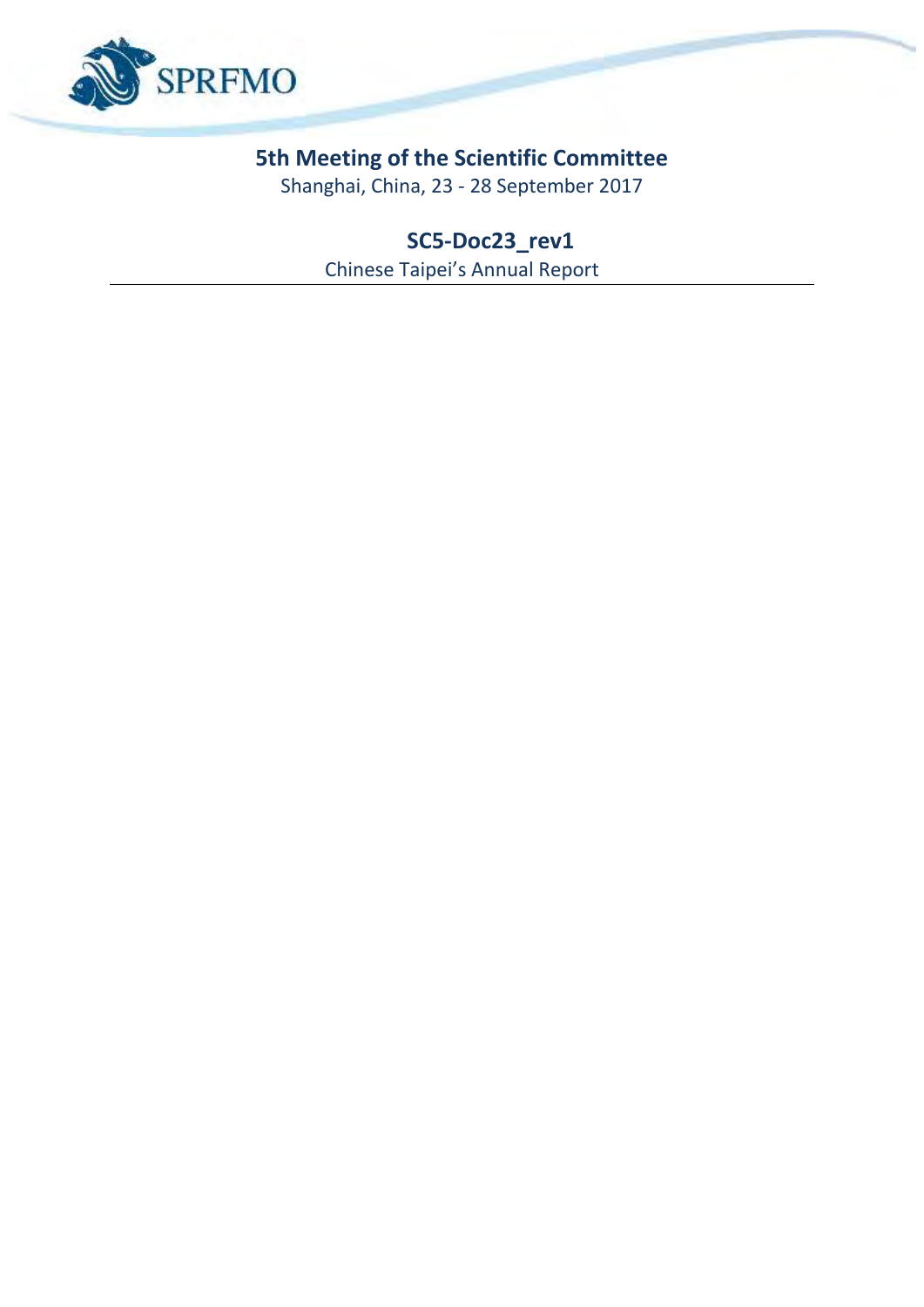## **2017 National Report of Chinese Taipei to SPRFMO Scientific Committee on the Squid Jigging Fishery in the Southeast Pacific Ocean**

### **Summary**

Jumbo flying squids inhabit in the eastern Pacific and have been targeted by Chinese Taipei's squid-jigging fleet since 2002. The number of vessels varied from 5 to 29 between 2002 and 2016. The catch of jumbo flying squid increased to 12,989 tons in 2016. The nominal CPUE of this fishery has been stable in recent years. The major fishing ground for this fishery is around 76–83°W and 15–20°S. Data of logbook, transshipment and landing of Chinese Taipei's squid-jigging fleet have all been collected and submitted. Research on the stock status and spatial dynamics of jumbo flying squid has been conducted. The length composition of jumbo flying squid was converted from weight category. Neither observer nor port sampling program is implemented.

#### **1. Description of the Fishery**

Jumbo flying squid *Dosidicus gigas*, also known as Humboldt squid, is a large pelagic squid inhabiting in the eastern Pacific Ocean and its distribution reaches about latitude 50° for both North and South hemispheres. This species has been targeted by Chinese Taipei's distant-water squid-jigging fleet in the Southeast Pacific Ocean since 2002. The number of operating vessels varied from 5 to 29 between 2002 and 2016 (see Figure 1).

The monthly vessel number of Chinese Taipei's squid-jigging fleet varied inter-annually between 2012 and 2016 (see Figure 2). The monthly operation days deployed by Chinese Taipei's squid-jigging fleet in 2016 is shown in Figure 3. The main fishing season for *D. gigas* of Chinese Taipei's squid-jigging fleet occurred from October to December in 2016.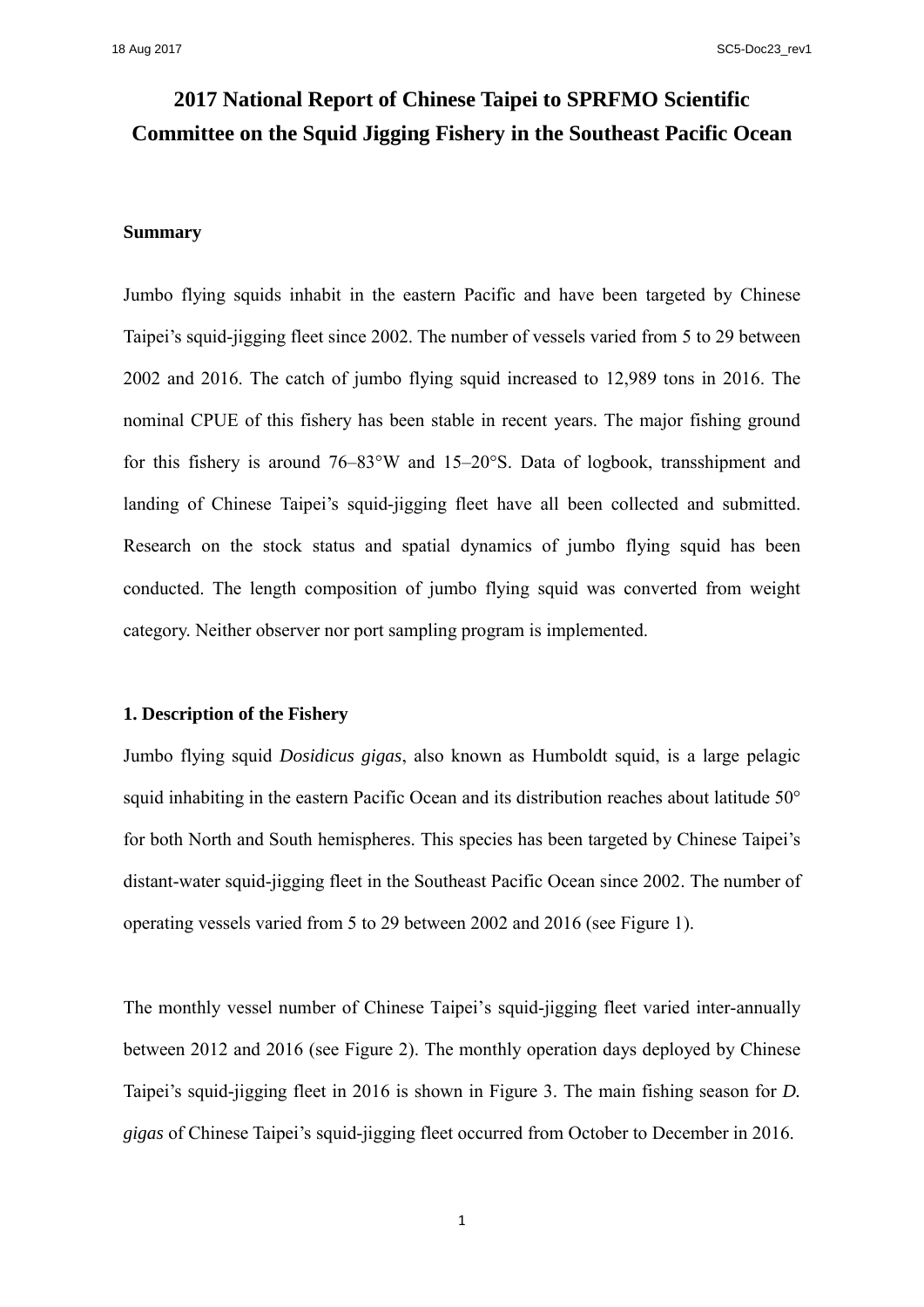18 Aug 2017 SC5-Doc23\_rev1

#### **2. Catch, Effort and CPUE Summaries**

Annual catch and fishing efforts of Chinese Taipei's squid-jigging fleet from 2012 to 2016 is shown in Table 1. The annual catch was 12,989 tons in 2016, higher than 10,072 tons in 2015. The fishing effort (day-vessel) was 1880 d-v in 2016.

There was no bycatch record for the Chinese Taipei's squid-jigging fleet in 2016. This may be a result of performing highly selective fishing gear (jigging) and method by the squid-jigging fleet.

The annual nominal CPUE (tons/day-vessel) of Chinese Taipei's squid-jigging fleet in the Southeast Pacific Ocean from 2012 to 2016 is shown in Figure 4. The nominal CPUE value was 6.91 tons/day-vessel in 2016.

The annual spatial distributions of average CPUE (tons/day-vessel) of Chinese Taipei's squid-jigging fleet in the Southeast Pacific Ocean from 2012 to 2016 is shown in Figure 5. The major fishing ground for this fishery was around  $5^{\circ}$  30°S and  $75^{\circ}$  85°W. There was a number of fishing vessels operating within the EEZ of Peru between 2007 and 2010 with permission of fishing licenses issued by the competent authority of Peru. However, Chinese Taipei's squid-jigging fleet only operated in the high seas of the Southeast Pacific Ocean during the period of 2011 to 2016.

#### **3. Fishery Data Collection and Research Activities**

#### 3.1 Logbook system

All of Chinese Taipei's squid-jigging vessels have been required to maintain fishing logbooks on a daily basis. All of the logbooks had been retrieved between 2002 and 2016. In addition, Chinese Taipei's distant-water squid-jigging vessels have been required to equip with electronic logbook system (e-logbook) on board since 2007 and to submit their catch information through this system on a daily basis.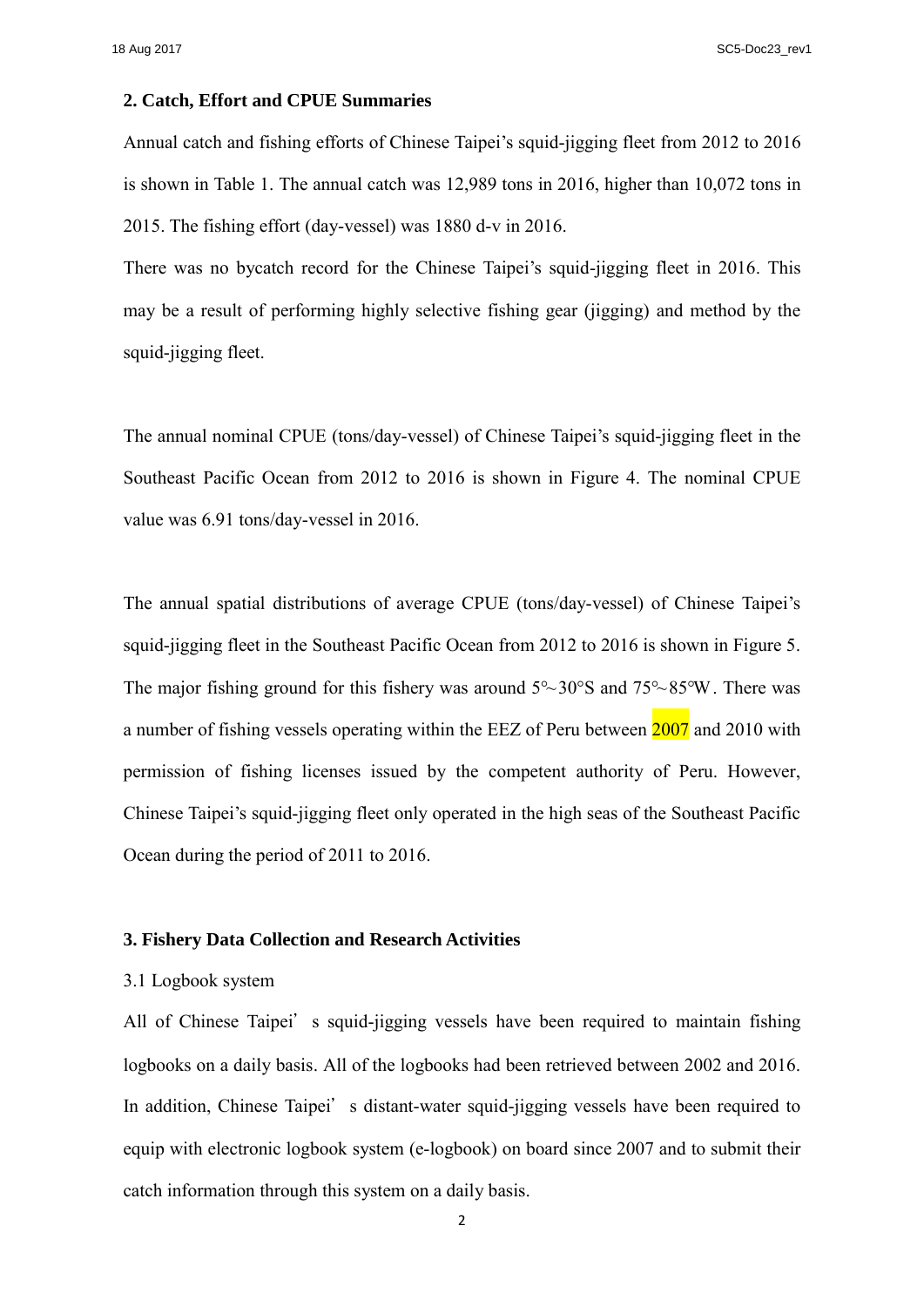18 Aug 2017 SC5-Doc23\_rev1

#### 3.2 Transshipment and landing data collection

In accordance with Chinese Taipei's domestic regulations of, relevant information of transshipment and landing for *Dosidicus gigas* fishery in the Southeast Pacific Ocean has been collected by the competent authorities and has been submitted to the Secretariat of SPRFMO since 2013 as per CMM 02-2017.

#### 3.3 Research

Researches on the stock status and spatial dynamics of *Dosidicus gigas* have been conducted by the scientists of Chinese Taipei. In recent years, research programs have been carried out on spatial distribution patterns, CPUE trend, stock status and exploitation rate of this species. The result of researches showed that the distribution of *D. gigas* abundance was higher in the coastal waters off northern Peru. The size composition harvested by Chinese Taipei's fleet has been dominated by large-size group in recent years. The result of GAM suggested that the variation of squid abundance could be explained by the temporal and spatial variables to a degree. It may result from a long-distant migration pattern for the jumbo flying squid and plasticity in life-history traits of squid populations with a decreasing trend of squid abundance index since 2005 which has also been noted.

#### **4. Biological Sampling and Length/Age Composition of Catches**

The logbook for Chinese Taipei's *D. gigas* fishery includes size categories (commercial category). Four categories are recorded: A,  $\leq 1$  kg; B, 1-2 kg; C,  $\geq 2$  kg; and D, processed products (head, tube and fin). The live weight of category D is calculated by a ratio between head, mantle weight and body weight. The processed products might comprise various size categories of the squid, while almost dominated by the extra-large size  $(22 \text{ kg})$ individuals. The annual catch by size compositions of *D. gigas* between 2012 and 2016 is presented in Table 2.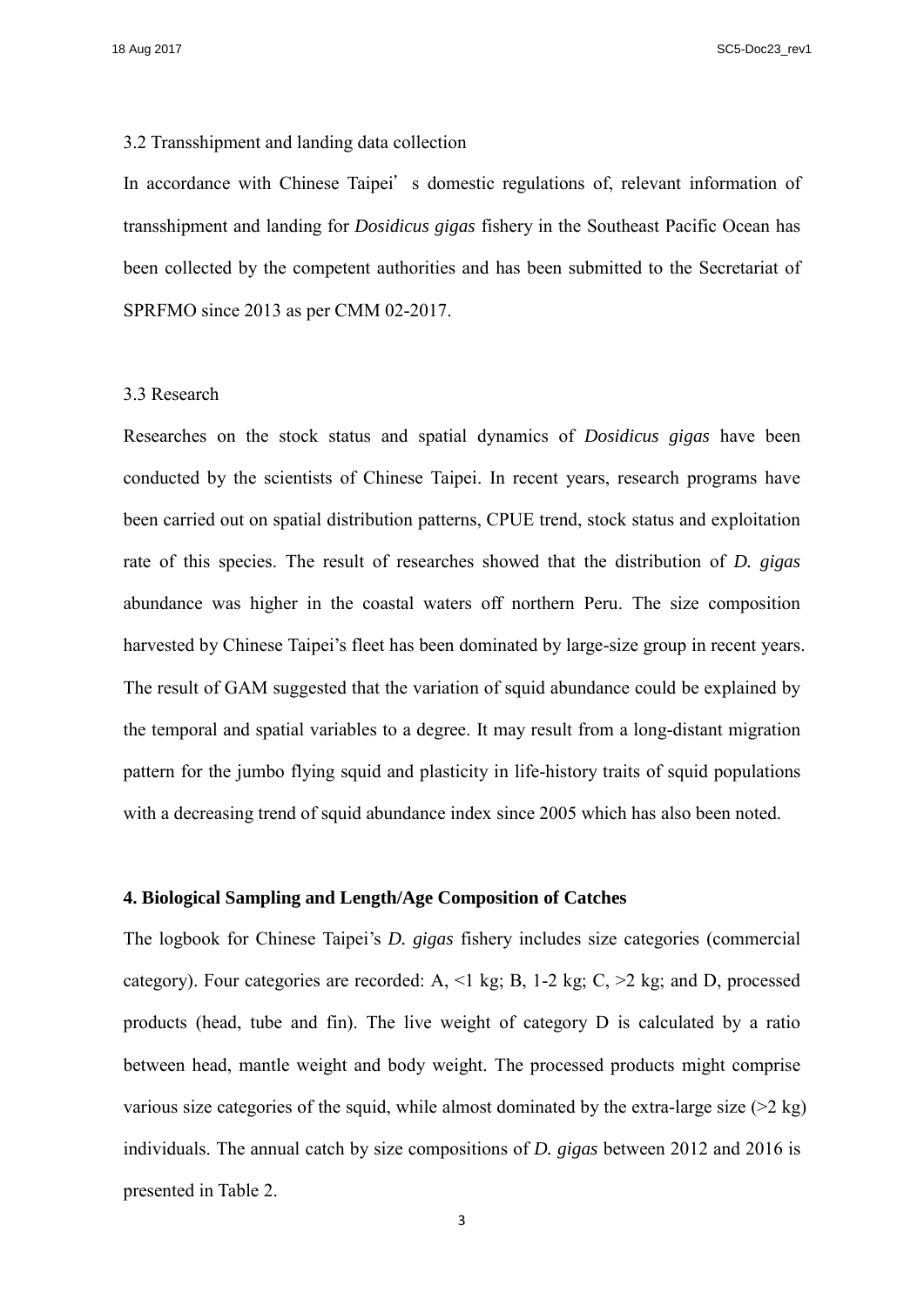### **5. Summary of Observer and Port Sampling Program**

Neither observer nor port sampling program is implemented for Chinese Taipei's *Dosidicus gigas* fishery in the Southeast Pacific Ocean.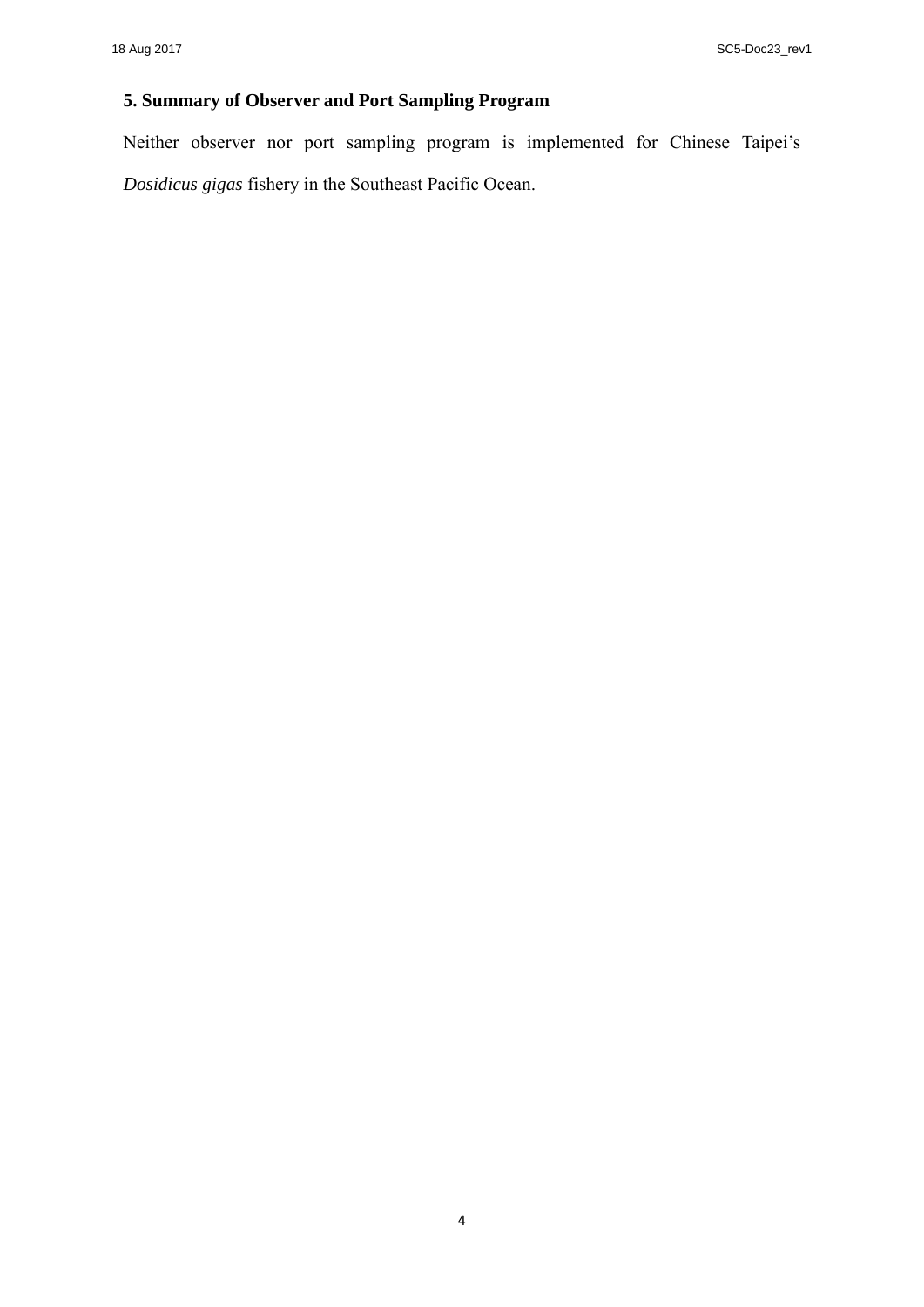| Year | No. of vessels | Fishing effort | Catch  |
|------|----------------|----------------|--------|
|      |                | (day-vessel)   | (tons) |
| 2012 | 14             | 2211           | 14177  |
| 2013 | 9              | 1045           | 7759   |
| 2014 | 5              | 474            | 4795   |
| 2015 | 9              | 616            | 10072  |
| 2016 | 11             | 1880           | 12989  |

Table 1: Annual catches of *Dosidicus gigas* and fishing effort of Chinese Taipei's squid-jigging fleet in the Southeast Pacific Ocean between 2012 and 2016.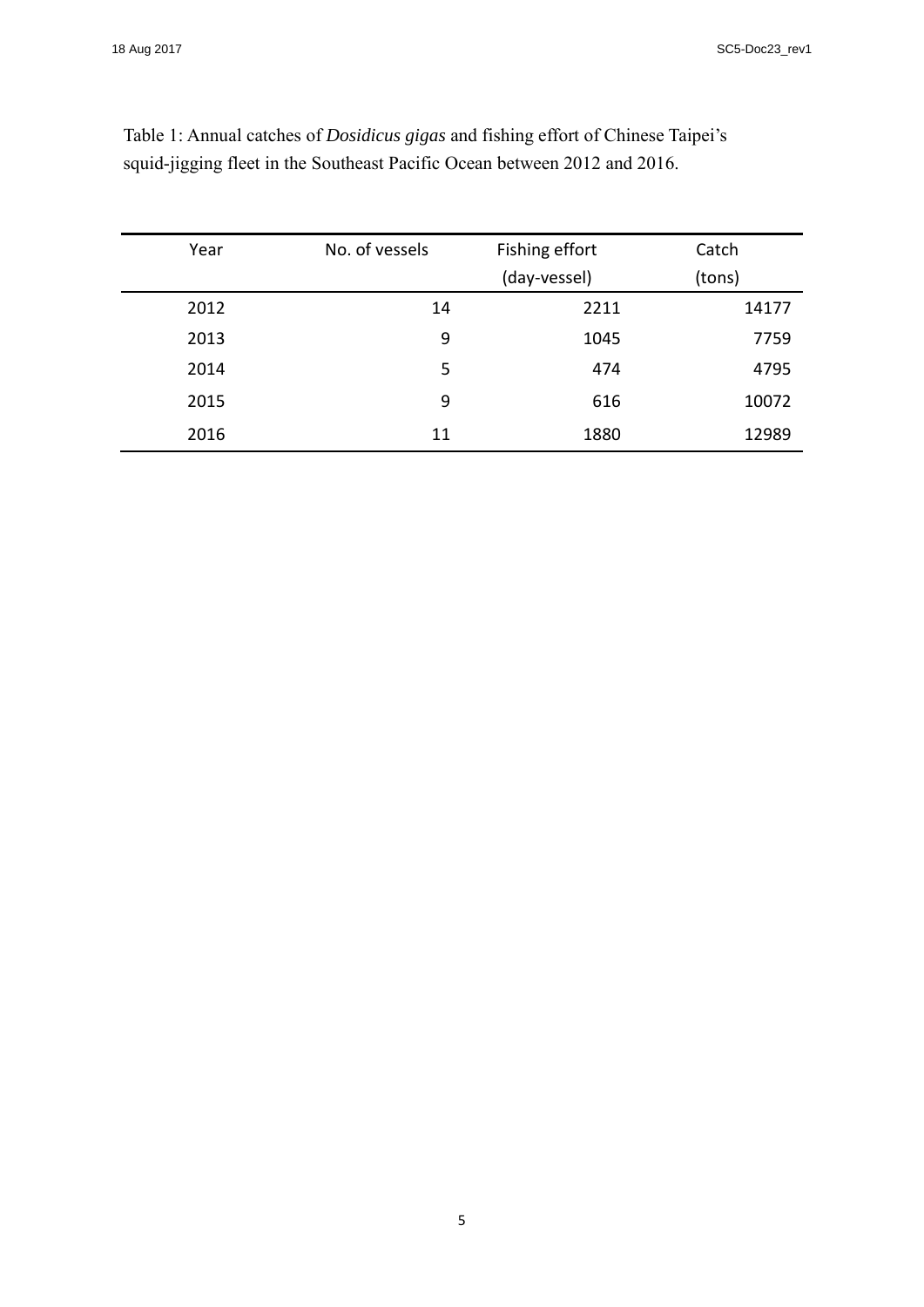#### 18 Aug 2017 SC5-Doc23\_rev1

Table 2: Annual catches (tons) of *Dosidicus gigas* by size composition (in live weight) of Chinese Taipei's squid-jigging fleet in the Southeast Pacific Ocean between 2012 and 2016. (Category: A, <1 kg; B, 1-2 kg; C, >2 kg; D, non-categorized)

| Year | А    | B   |    | D     | Total |
|------|------|-----|----|-------|-------|
| 2012 | 1485 | 138 | 81 | 12472 | 14177 |
| 2013 | 205  | 0   | 12 | 7542  | 7759  |
| 2014 | 50   |     |    | 4743  | 4795  |
| 2015 | 33   | 41  |    | 9996  | 10072 |
| 2016 | 210  | 62  | 23 | 12694 | 12989 |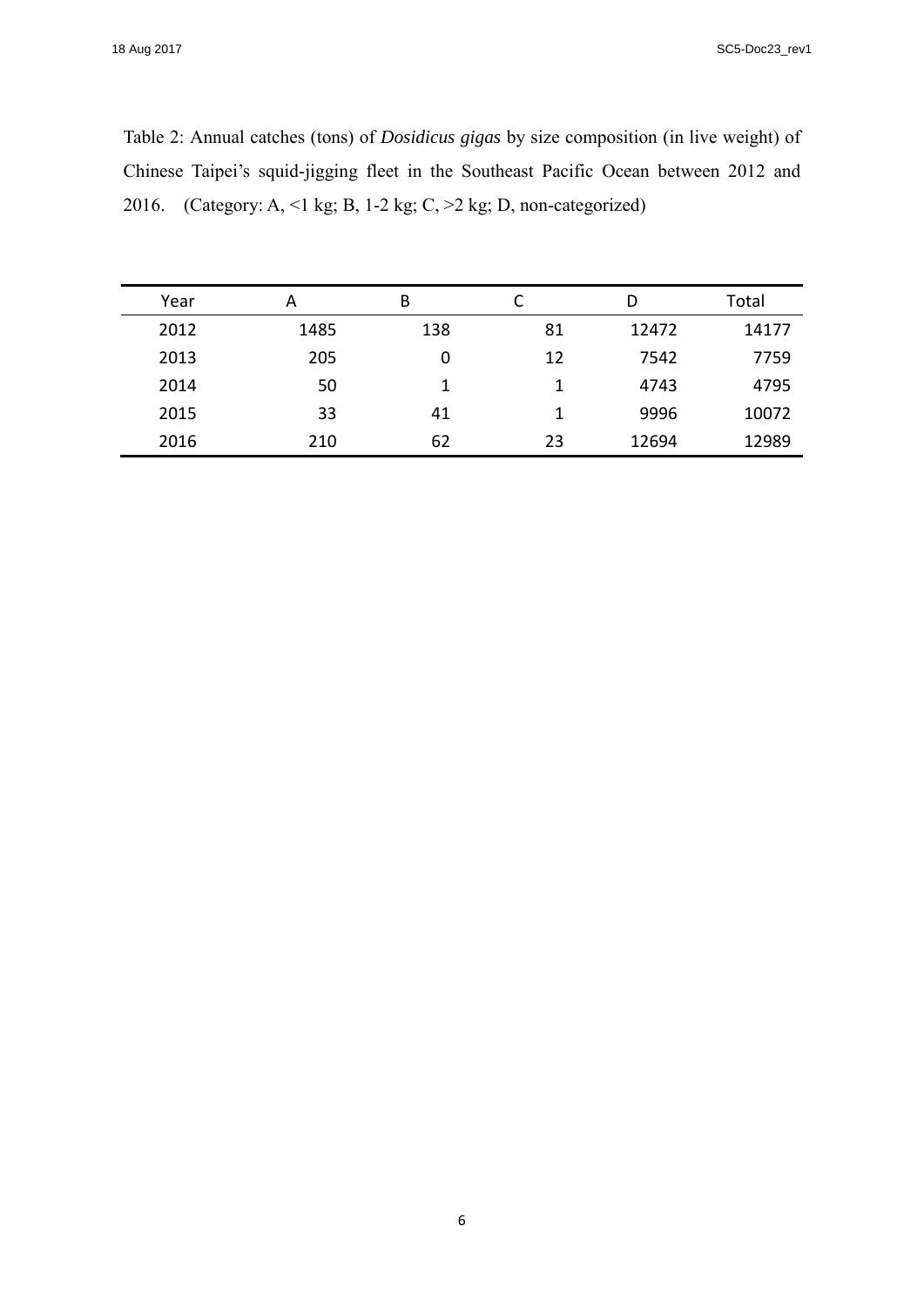

Figure 1: Annual variations in number of vessels and catch for Chinese Taipei's squid-jigging fleet in the Southeast Pacific Ocean between 2002 and 2016.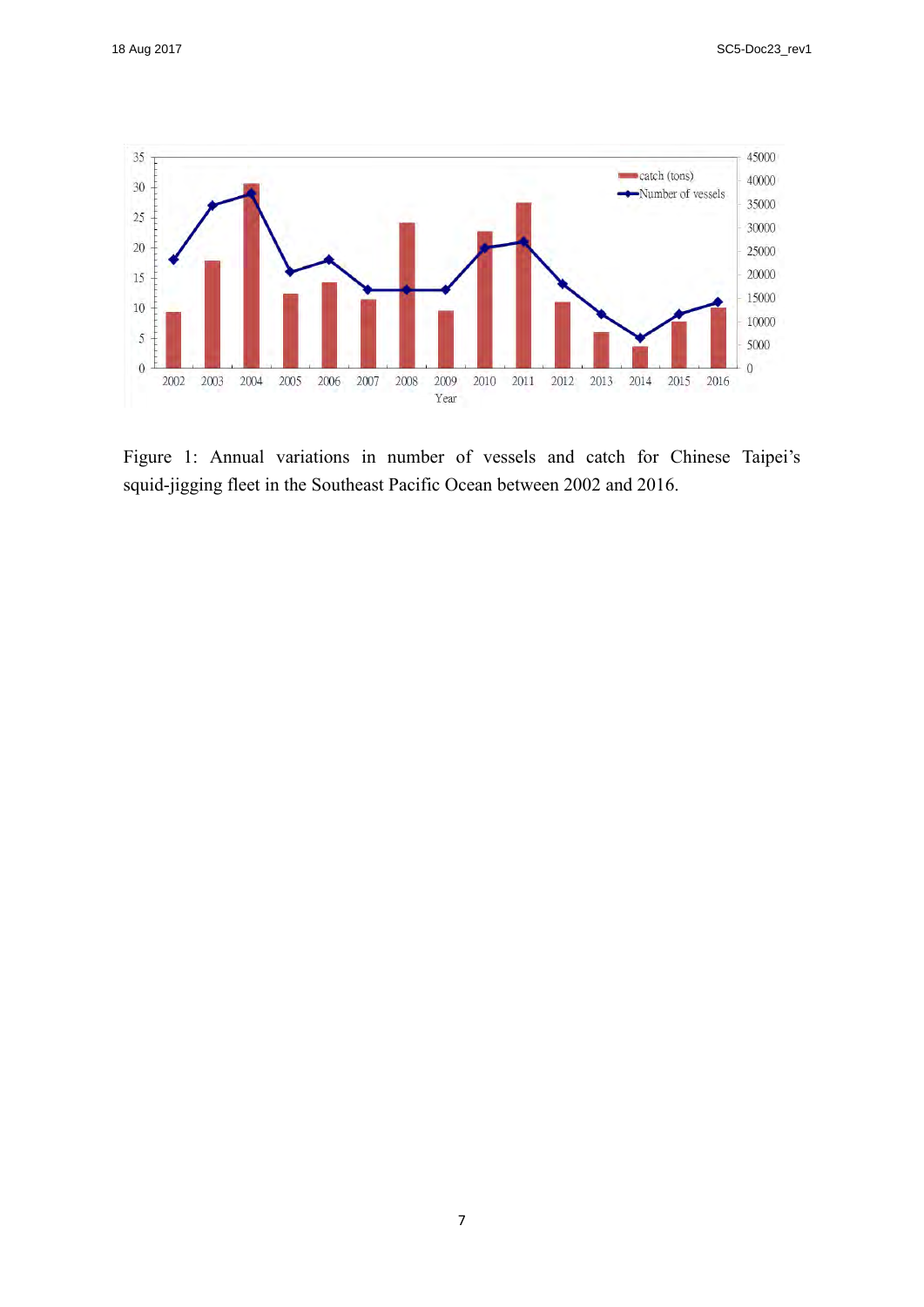

Figure 2: Monthly variations in number of vessels for Chinese Taipei's squid-jigging fleet in the Southeast Pacific Ocean from 2012 to 2016.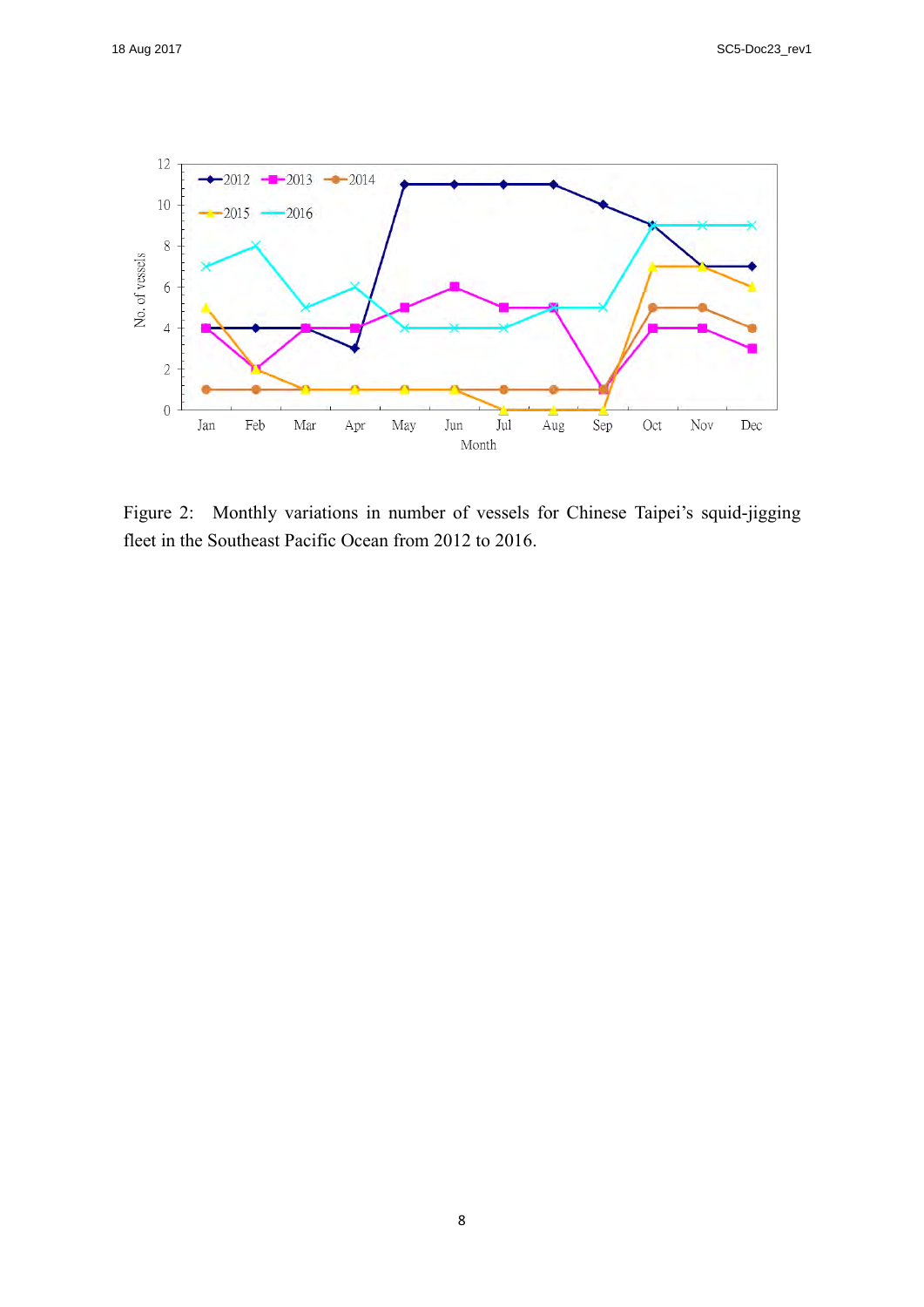

Figure 3: Monthly fishing days deployed by Chinese Taipei's squid-jigging fleet in the Southeast Pacific Ocean in 2016.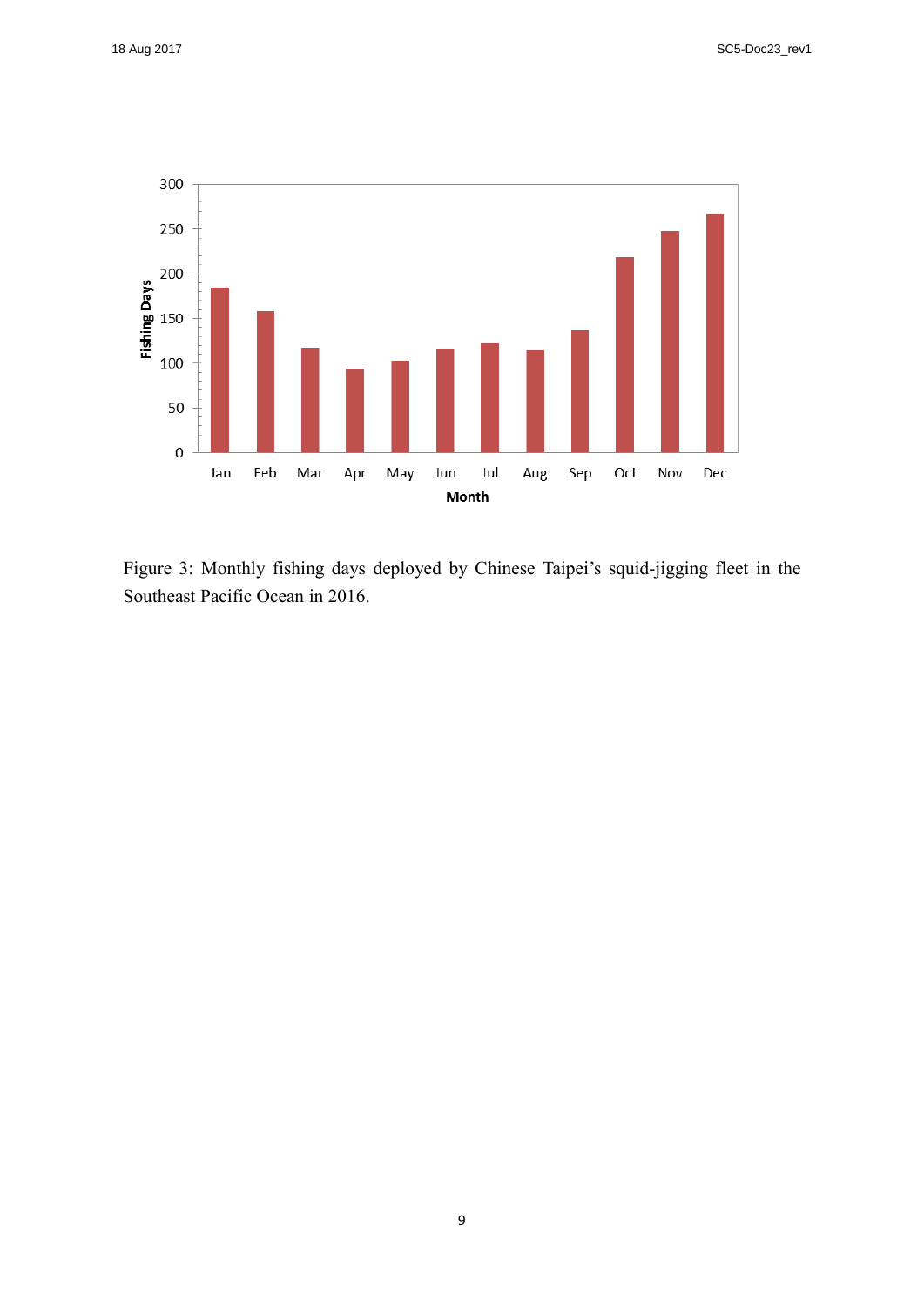

Figure 4: Annual nominal CPUE of *Dosidicus gigas* of Chinese Taipei's squid-jigging fleet in the Southeast Pacific Ocean between 2012 and 2016.